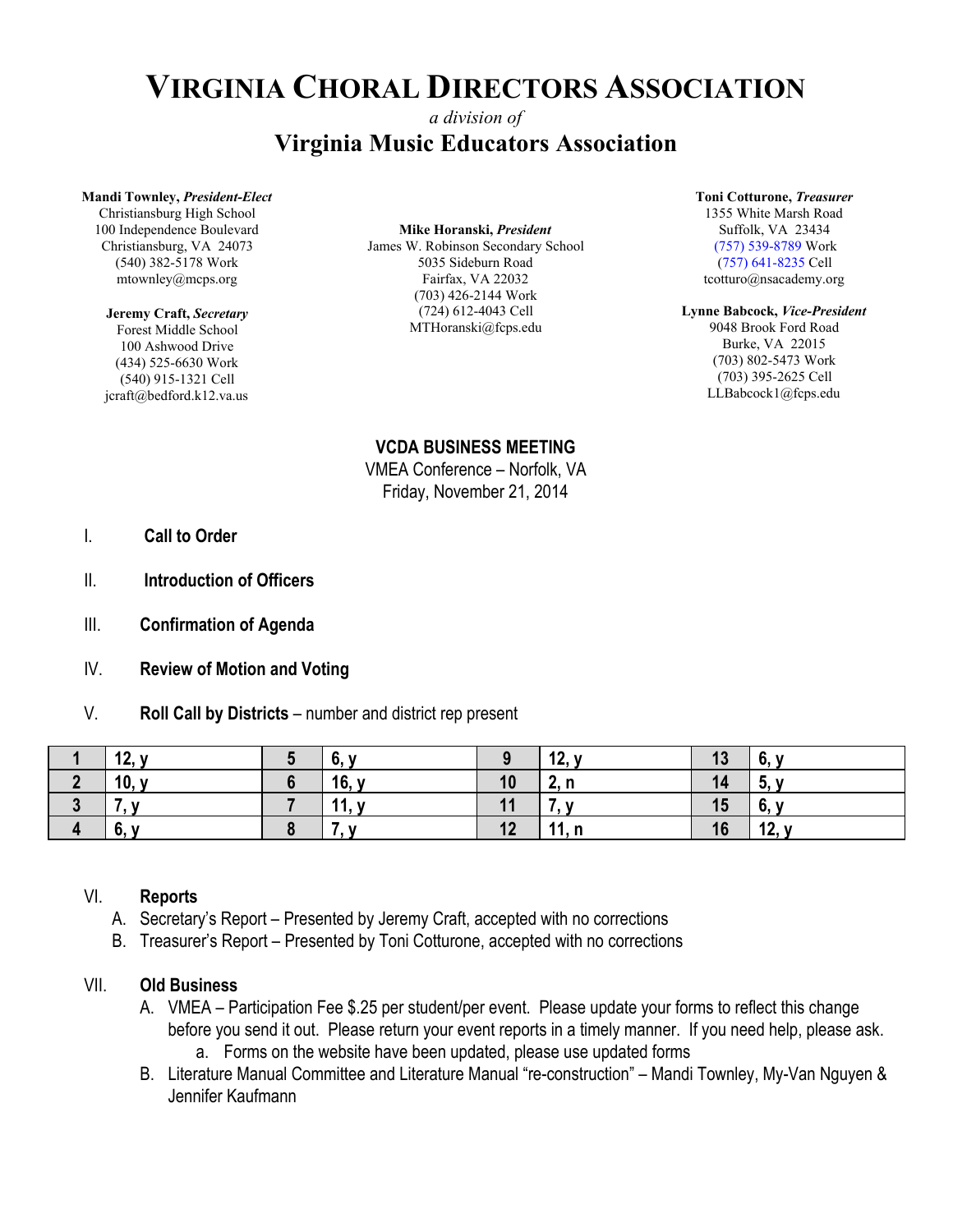# **VIRGINIA CHORAL DIRECTORS ASSOCIATION**

*a division of*

## **Virginia Music Educators Association**

- a. Mike will investigate a way to created a web/searchable document similar to the Texas list
- C. Honor's Choir Report Brian Kelly
	- a. Anyone who wants the packet from Dr. Eklund's session, email Brian Kelly
- D. VMEA/VCDA Website There have been some additions and revisions. Please be sure to use the most up to date forms that are online.
	- a. Addition of a page on the VCDA website for adjudicator training
	- b. Please use the Documents page of the VMEA website for the most up-to-date forms
- E. All-Virginia Chorus 2015
	- 1. Sheraton Premiere Tyson's Corner 8661 Leesburg Pike, Vienna, VA 22182
	- 2. April 23 25, 2015
	- 3. Housing, Meals, Performance Sheraton Premiere Reservation link available NOW on VCDA website – you must use this link to make your reservation. If you think a student(s) has a good chance of making it in to the ensemble, make a reservation now; you can always cancel later.
		- a. Please call the hotel to confirm your reservations
	- 4. SSAA director: **Dr. Christopher Aspaas**, St. Olaf College
	- 5. SATB director: **Dr. Brady Allred**, Artistic Director, Salt Lake Choral Artists
	- 6. ACDA Middle School Honor Choir: Amy Moir, Jordan Markwood
		- a. Audition information is currently online
		- b. Suggested to use the Sheridan for hotel accommodations
		- c. Conductors: Judy Bowers (treble) and Pat Vaughn (mixed)
	- 7. Looking ahead: All-VA Chorus 2016 and 2017: **Mike Horanski**
		- a. Conductors: Deanna Joseph (SSAA) and Daniel Bara (SATB)
		- b. Additional updates to come
- F. **All-VA Commitment Form** The form has been re-formatted to be one page front and back. The content has remained the same. Please copy the form so it is **ONE page, no staples, please**. The form should be proofread by THREE people before it gets to VCDA President: 1) the students' choral director, 2) the All-VA Auditions Chair, and 3) the District Rep. Please be SURE to dot every "I" and cross every "T". BE METICULOUS. Some of the "Paperwork" will be moved to electronic forms for submissions.
- G. **All-VA Music Packets** ALL district reps see Mandi Townley after the meeting to pick up your packets. You must sign them out. If your district rep is here, please designate someone from your district to pick them up after the meeting today. The packets MUST be picked up by every district today. A link for rehearsal files will be sent to all Directors.

## H. **All-Virginia Audition Rotation**

- a. "Whither Must I Wander" (2014-15)
- b. "Blow, Blow Thou Winter Wind" (2015-16)
- c. "Danny Boy" (2016-17)
- d. "Shenandoah" (2017 -18)
- I. **Redistricting Update Mandi Townley**
	- a. Info so far is only a proposal, feedback is being sought through appropriate means of communication (i.e. district representative, district chairperson, etc.)